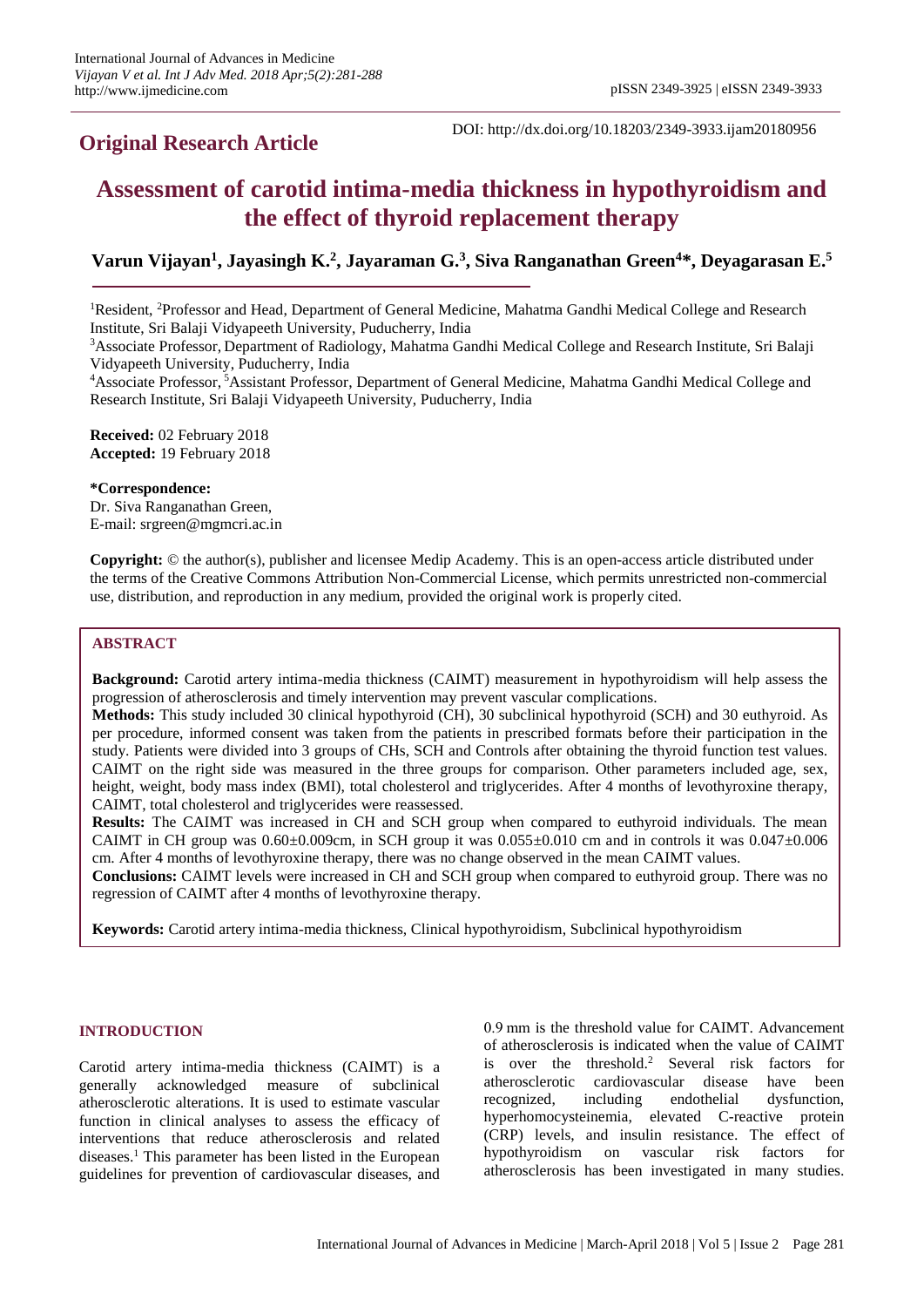Variations in flow-mediated, endothelium-dependent vasodilatation, which occurs early in atherogenesis, have been noted in patients with hypothyroidism. It is tentative whether it can be attributed to a direct effect of thyroid hormone deficiency or facilitated through the elevated cholesterol levels induced by hypothyroidism.<sup>3</sup> Prompt treatment must be initiated for all patients with a TSH value of >10µIU/L.<sup>4</sup>

Hypothyroidism has been associated with atherosclerosis, which in turn may lead to cardiovascular events. Subclinical hypothyroidism in our country is generally undiagnosed and if diagnosed, patients discontinue treatment and lose follow up due to the lack of physical symptoms in most. In this study, we have assessed the CAIMT of hypothyroid patients (clinical and subclinical) and compared it with euthyroid individuals to have a better understanding of association of atherosclerotic changes that tend to occur in these patients.

## **METHODS**

This research study was conducted in the Department of General Medicine, Mahatma Gandhi Medical College and Research Institute, Puducherry, a tertiary health care centre. The samples were collected during the period of 18 months from January 2016 to June 2017. The study was initiated with 30 clinical hypothyroid, 30 subclinical hypothyroid patients and 30 euthyroid individuals equally distributed in both genders.

#### *Inclusion criteria*

- Age: 18-65 years.
- Thyroid hormone dysfunction assessed by laboratory findings.
- Newly diagnosed hypothyroid patients.
- Euthyroid individuals

## *Exclusion criteria*

- **Diabetes**
- **Hypertension**
- $TSH < 10 \mu$ IU/ml
- Previous h/o CAD.
- Patients already on thyroid replacement therapy.
- Renal Failure.
- **Malignancies**
- Patients on lipid lowering drugs.
- Smokers.

## *Brief explanation of the procedure*

#### *Patients were divided into 3 groups*

• Group 1 - Subclinical Hypothyroidism (SCH) containing 30 patients. [Elevated TSH (10 – 20 µIU/ml) but FreeT4 and FreeT3 within normal ranges]

- Group 2 Clinical Hypothyroidism (CH) containing 30 patients. [Elevated TSH, Low FreeT4 and FreeT3]
- Group 3 Euthyroid individuals (Control) containing 30 patients. [Normal TSH, FreeT4 and FreeT3].

Age, sex, height, weight, thyroid profile, total cholesterol, triglycerides and CAIMT were measured and recorded in all patients fulfilling the inclusion criteria. Subjects were age and sex matched. Hypothyroid patients were started on levothyroxine therapy. They were followed up at the end of 4 months to reassess their thyroid profile, lipid status and CAIMT. The data was documented accordingly. Normal individuals were explained about the benefits of the investigations and after obtaining their consent thyroid profile, lipid profile, and carotid intima media thickness were measured and recorded.

CAIMT was measured with Mindray DC-8 ultrasound equipment using the linear transducer of 7 MHz frequency. The subject was placed in supine position with his/her neck in extension and rolled contra-laterally by about 45°. The intima-media thickness was taken on the far wall, 10 mm proximal to the right common carotid bulb. IMT was evaluated as the distance between the lumen intima and the media-adventitia interface. <sup>5</sup> A single radiologist manually measured the IMT and he was blinded to the identity of the subjects.

Venous blood samples were drawn between 7 am and 8 am after an overnight fast. Thyroid function test was done by chemiluminescent immunometric assay. The normal values for TSH according to our lab were  $0.3 - 4.20$ uIU/ml, for FT4:  $0.93 - 1.76$  ng/dl, and FT3:  $2.0 - 4.4$ pg/ml.

Total cholesterol was estimated using an enzymatic method (cholesterol oxidase and peroxidase method) and triglyceride was measured using glycerol-3-phosho oxidase (GPO) method.

Thyroid function was evaluated considering three categories: clinical hypothyroidism, subclinical hypothyroidism and euthyroid. The collected data were compared using One way ANOVA test.

Nonparametric tests (Wilcoxon signed rank test and Kruskal-Wallis test) were used for univariate analysis of triglyceride values.

The review parameters were compared between the two groups (clinical and subclinical hypothyroidism) using the Paired t-test.

p <0.05 was considered statistically significant.

## **RESULTS**

A total of 90 patients were taken for this study. They were divided into three groups of subclinical, clinical and euthyroid, with each group containing 30 participants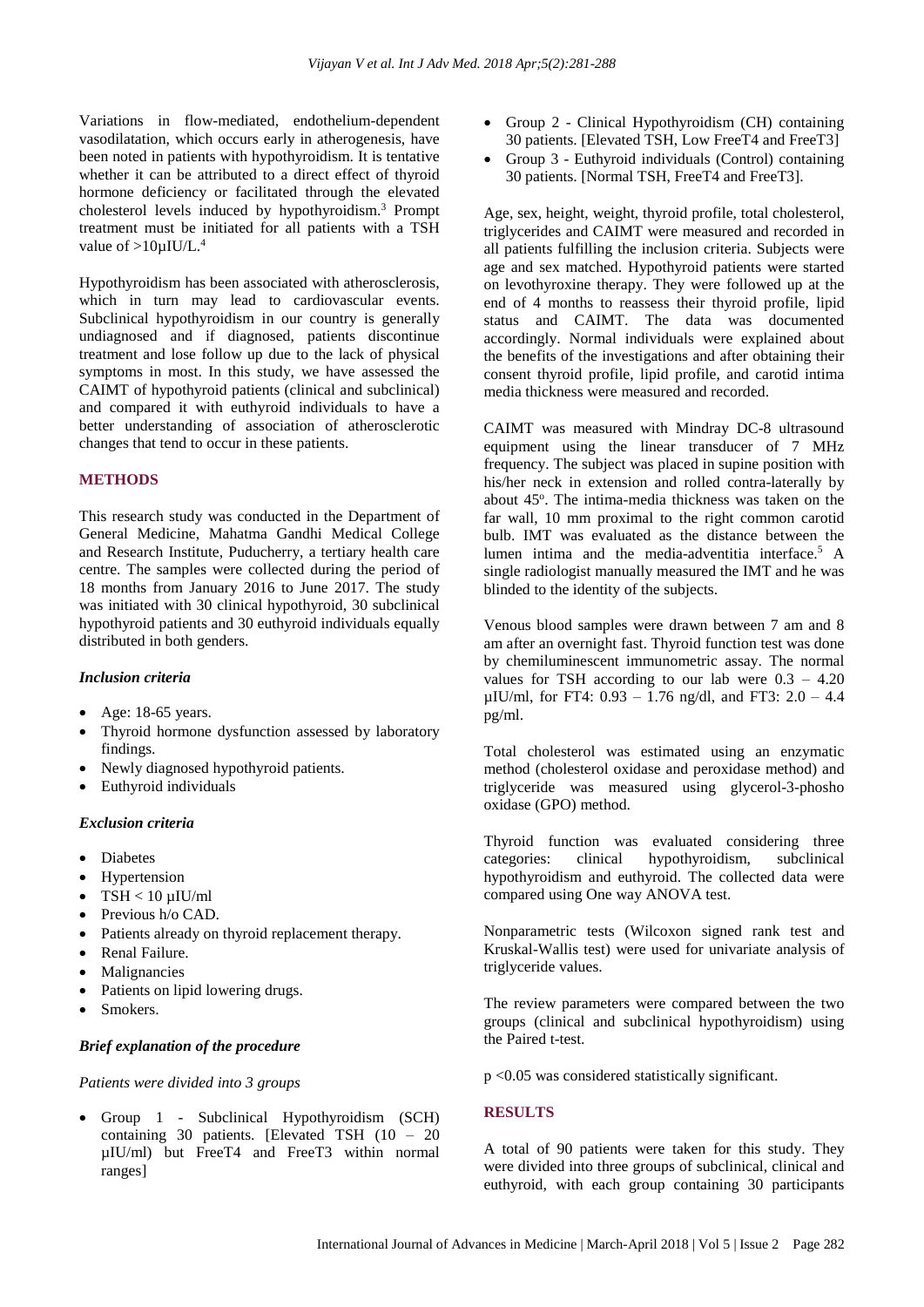with mean age of  $33.90 \pm 10.69$ ,  $35.53 \pm 9.95$  and 37.93±9.78 years respectively. p value was 0.307 (Table 1). Among all the 3 groups, the percentage of male subjects were 6.7% and the percentage of female subjects

were 93.3%. (Table 2). The mean BMI was 24.66±4.13, 27.07±4.89 and 22.86±3.01 kg/m2 in SCH, CH and euthyroid group respectively (Table 3).

## **Table 1: Mean age of study subjects.**

|                      | <b>Mean</b> (in years) | <b>Standard Deviation</b> | <b>p</b> value * |
|----------------------|------------------------|---------------------------|------------------|
| Subclinical $(n=30)$ | 33.90                  | 10.69                     |                  |
| Clinical $(n=30)$    | 35.53                  | 9.95                      | 0.307            |
| Euthyroid $(n=30)$   | 37.93                  | 9.78                      |                  |

\*One way ANOVA test

#### **Table 2: Gender distribution of study subjects.**

|        | <b>Subclinical</b> |               | <b>Clinical</b> |               | <b>Euthyroid</b> |               | <b>Total</b> |               |
|--------|--------------------|---------------|-----------------|---------------|------------------|---------------|--------------|---------------|
|        | N                  | $\frac{0}{0}$ |                 | $\frac{0}{0}$ | N                | $\frac{0}{0}$ |              | $\frac{0}{0}$ |
| Male   |                    | 6.7           |                 | ,6.7          |                  | 16.7          |              | (6.7)         |
| Female | 28                 | [93.3]        | 28              | ${93.3}$      | 28               | ${93.3}$      | 84           | ${93.3}$      |
| Total  | 30                 | 100.0         | 30              | 100.0         | 30               | 100.0         | 90           | 100.0         |

Fisher's exact p value=1

#### **Table 3: Mean body mass index (BMI) of the study participants (N=90).**

| <b>Mean</b> | <b>Standard Deviation</b> | <b>P</b> value * |  |
|-------------|---------------------------|------------------|--|
| 24.66       | 4.13                      |                  |  |
| 27.07       | 4.89                      | 0.006            |  |
| 22.86       | 3.01                      |                  |  |
|             |                           |                  |  |

\*One way ANOVA test

In our study, we found that the mean TSH level for the SCH group was  $15.58\pm3.13\mu$ IU/ml, for CH 66.487±34.815µIU/ml and for euthyroid it was  $2.47\pm1.25\mu$ IU/ml. In the SCH group the mean FT3 level was 2.35±0.69pg/ml while in the CH group it was 1.61±0.58pg/ml and in euthyroid group the mean was 2.35±0.38pg/ml. The mean FT4 in the SCH group was  $1.23 \pm 0.33$  ng/dl, which was within the normal limits. While in the CH group it was  $0.82 \pm 0.49$  ng/dl which is lower than the SCH group. In the euthyroid group, mean FT4 was  $1.77 \pm 0.23$  ng/dl. The p value in all the three groups was  $< 0.0001$  (Table 4).

#### **Table 4: Mean TSH, FT3 and FT4 of study participants.**

|                        | <b>TSH</b>          |           | FT3            |           | <b>FT4</b>     |           |
|------------------------|---------------------|-----------|----------------|-----------|----------------|-----------|
|                        | Mean $(\mu I U/ml)$ | <b>SD</b> | Mean $(pg/ml)$ | <b>SD</b> | Mean $(ng/dl)$ | <b>SD</b> |
| Subclinical $(n = 30)$ | 15.58               | 3.13      | 2.35           | 0.69      | 1.23           | 0.33      |
| Clinical $(n = 30)$    | 66.48               | 34.81     | 1.61           | 0.58      | 0.82           | 0.49      |
| Euthyroid $(n = 30)$   | 2.47                | 1.253     | 2.35           | 0.38      | 1.77           | 0.23      |
| p Value*               | < 0.0001            |           | < 0.0001       |           | < 0.0001       |           |

\*One way ANOVA

Total cholesterol values in the SCH group ranged from 172 to 237 mg/dl. The mean was  $201.43 \pm 18.26$  mg/dl. In the CH group the values ranged from 182 to 352 mg/dl and the mean was  $233.27 \pm 42.49$  mg/dl. The mean in euthyroid group was  $154.57 \pm 25.23$  mg/dl.

The p value was  $\langle 0.0001 \rangle$  which was statistically significant. Kruskal Wallis test was used to calculate the median triglyceride values because the variation in

triglyceride levels mandated the use of a non-parametric method. In the CH group, the lowest triglyceride range varied among patients from 63 mg/dl to as high as 1533 mg/dl. The calculated median triglycride was 129 mg/dl. In the SCH group the lowest value we obtained was 92 mg/dl and the highest was 347 mg/dl. The calculated median was 207mg/dl. 17 study participants had TG > 200 mg/dl. Median triglyceride of euthyroid subjects were 102.5 mg/dl. There was a significant difference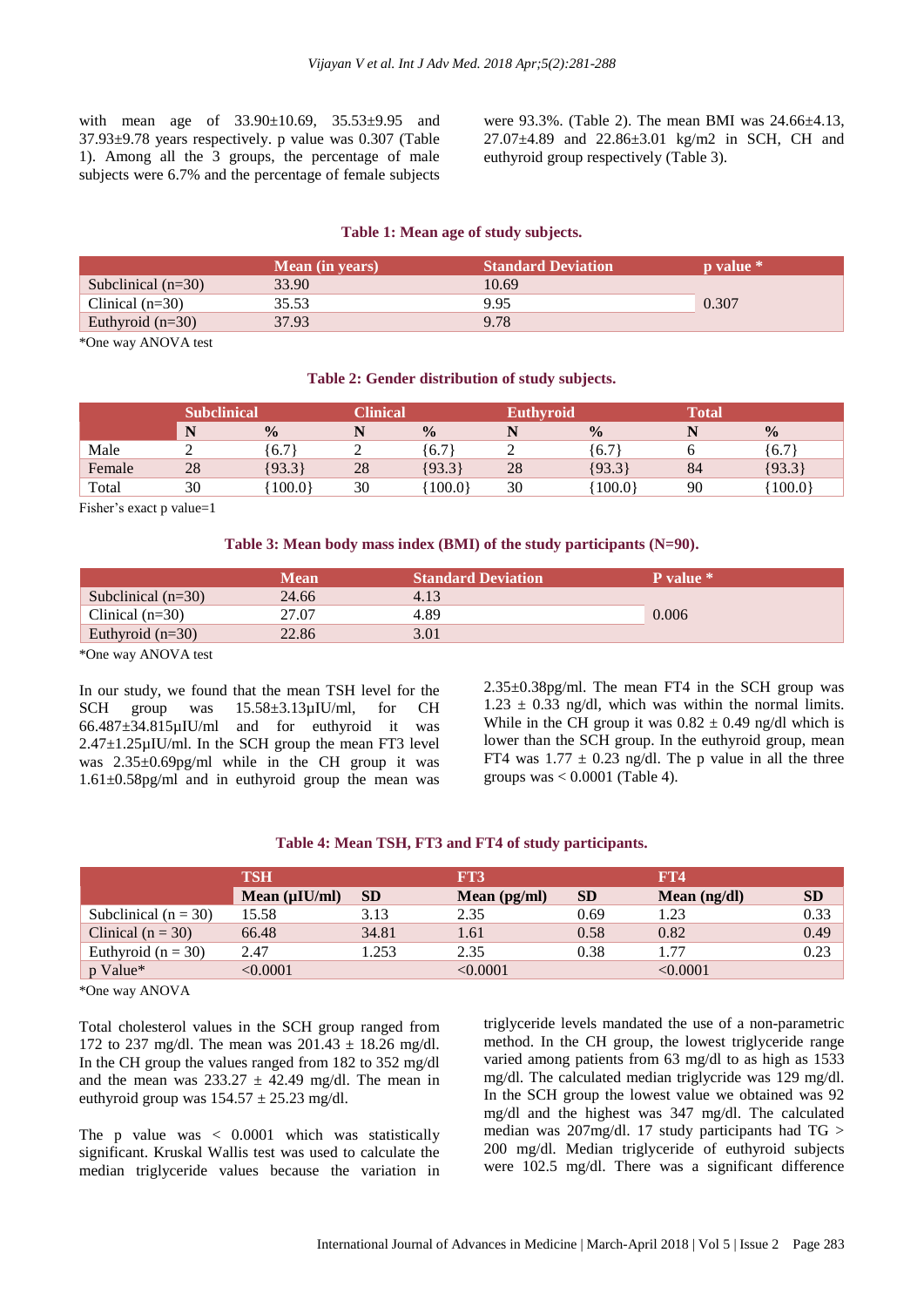observed in the triglyceride levels between the 3 groups with a p value  $< 0.0001$  (Table 5).

The mean CAIMT on the right side was estimated for all the three groups. In the SCH group the mean was  $0.55 \pm$ 0.1mm and in the CH group it was  $0.60 \pm 0.09$ mm.

Although within the normal range CAIMT was increased in the SCH and CH group when compared with euthyroid controls with a mean CAIMT of  $0.47 \pm 0.06$  mm. The p value was < 0.0001 which was statistically significant. The mean CAIMT was more in the CH group when compared with the SCH group (Table 6).

#### **Table 5: Mean total cholesterol and median triglyceride levels of study participants.**

|                          | <b>Total cholesterol</b> |           | <b>Triglyceride</b> |                      |  |
|--------------------------|--------------------------|-----------|---------------------|----------------------|--|
|                          | Mean $(mg/dl)$           | <b>SD</b> | Median (mg/dl)      | Inter quartile range |  |
| Subclinical ( $n = 30$ ) | 201.43                   | 18.26     | 207                 | 184.5-232            |  |
| Clinical $(n = 30)$      | 233.27                   | 42.49     | 129                 | $101.5 - 164$        |  |
| Euthyroid ( $n = 30$ )   | 154.57                   | 25.23     | 102.5               | 90-126.5             |  |
| p Value                  | $< 0.0001*$              |           | ${<}0.0001^{\#}$    |                      |  |

\*One way ANOVA test, #Kruskal Wallis test

#### **Table 6: Mean CAIMT of the study participants.**

| <b>Mean</b> (mm) | <b>Standard Deviation</b> | <b>p</b> value * |
|------------------|---------------------------|------------------|
| 0.55             | 0.10                      |                  |
| 0.60             | 0.09                      | < 0.0001         |
| 0.47             | 0.06                      |                  |
|                  |                           |                  |

\*One way ANOVA test

## *Comparison of parameters after 4 months of levothyroxine among subclinical and clinical study participants*

After 4 months of levothyroxine therapy, the mean levels of TSH was estimated in both clinical and subclinical hypothyroidism groups. In the subclinical group, the mean TSH levels reduced to 2.92 µIU/ml from 15.58 µIU/ml. In the clinical group, the mean TSH levels reduced from 66.49 µIU/ml to 13.58 µIU/ml (Table 7).

The mean FT3 levels were calculated in both subclinical and clinical hypothyroisim group after 4 months of levothyroxine therapy. In the SCH group the mean FT3 was within the normal range 2.35 pg/ml and there was not any significant difference after levothyroxine therapy, with a mean of 2.39 pg/ml. In the CH group the mean FT3 was on the lower side with a value of 1.61 pg/ml, improved to 2.26 pg/ml after 4 months of levothyroxine therapy with a p value of  $< 0.0001$  and showed statistical significance (Table 7).

#### **Table 7: Comparison of TFT values - baseline and after 4 months of levothyroxine.**

|                                                 | Subclinical $(n = 30)$ | Clinical $(n = 30)$ |
|-------------------------------------------------|------------------------|---------------------|
| Mean TSH Baseline $\pm$ SD ( $\mu$ IU/ml)       | $15.58 \pm 3.13$       | $66.49 \pm 34.82$   |
| Mean TSH after 4 months $\pm$ SD ( $\mu$ IU/ml) | $2.92 \pm 1.60$        | $13.58 \pm 12.30$   |
| p Value*                                        | < 0.0001               | < 0.0001            |
| Mean FT3 Baseline $\pm$ SD (pg/ml)              | $2.35 \pm 0.69$        | $1.61 \pm 0.58$     |
| Mean FT3 after 4 months $\pm$ SD (pg/ml)        | $2.39 \pm 0.36$        | $2.26 \pm 0.39$     |
| p Value*                                        | 0.7333                 | < 0.0001            |
| Mean FT4 Baseline $\pm$ SD (ng/dl)              | $1.23 \pm 0.33$        | $0.82 \pm 0.49$     |
| Mean FT4 after 4 months $\pm$ SD (ng/dl)        | $1.70 \pm 0.30$        | $1.65 \pm 0.34$     |
| p Value*                                        | < 0.0001               | < 0.0001            |

\*Paired samples t test

The mean FT4 levels were calculated in both SCH and CH group after 4 months of levothyroxine therapy. In the SCH group the mean FT4 although within the normal range of 1.23 ng/dl, there was improvement after levothyroxine therapy, with a mean of 1.70 ng/dl. The p value in SCH group was 0.7333 which was not statistically significant. In the CH group the mean FT4 was on the lower side with a value of 0.82 ng/dl, which improved to 1.65 ng/dl after 4 months of levothyroxine therapy. The p value was  $< 0.0001$  which was statistically significant (Table 7).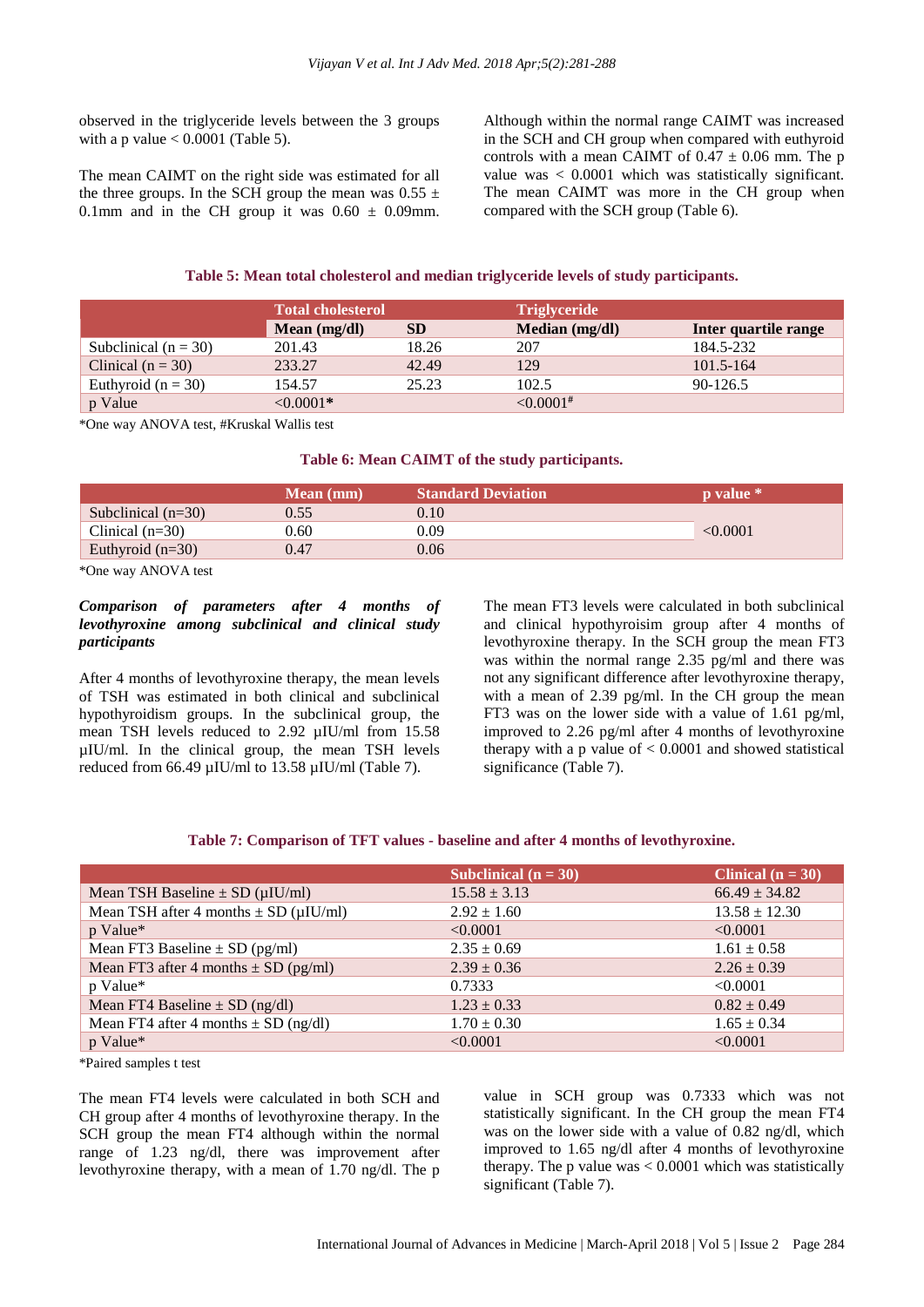Mean total cholesterol (TC) levels were estimated in SCH and the CH group after 4 months of levothyroxine therapy. In the SCH group, the mean TC reduced from 201.43 mg/dl to 145.73 mg/dl. In the CH group, the mean TC reduced from 233.27 mg/dl to 162.97 mg/dl. The calculated p value was <0.0001 in both the groups, which was statistically significant (Table 8).

In the SCH group, the mean TG reduced from 205.90 mg/dl to 103.70 mg/dl, with a p value of  $< 0.0001$  which showed statistical significance. In the CH group, the mean TG reduced from 197.53 mg/dl to 114.40 mg/dl. The p value was calculated using Wilcoxon signed rank test and was found to be 0.001 (Table 8).

The mean CAIMT, measured on the right side, in the SCH group before initiating levothyroxine therapy was  $0.55 \pm 0.1$  mm. After 4 months of levothyroxine therapy the mean CAIMT had the same value of  $0.55 \pm 0.1$  mm. (p value 0.3256) In the CH group the mean CAIMT, measured on the right side, was  $0.60 \pm 0.09$  mm before initiating on levothyroxine therapy. The mean CAIMT was  $0.61 \pm 0.08$  mm after 4 months of levothyroxine therapy. (p value 0.0960) (Table 9).

## **Table 8: Comparison of TC and TG levels after 4 months of levothyroxine.**

|                                                        | Subclinical $(n = 30)$ | Clinical $(n = 30)$  |
|--------------------------------------------------------|------------------------|----------------------|
| Mean Total Cholesterol – Baseline $\pm$ SD (mg/dl)     | $201.43 + 18.26$       | $233.27 + 42.49$     |
| Mean Total Cholesterol after 4 months $\pm$ SD (mg/dl) | $145.73 \pm 23.04$     | $162.97 \pm 24.71$   |
| p Value                                                | < 0.0001               | $\leq 0.0001$        |
| Mean Triglyceride – Baseline $\pm$ SD (mg/dl)          | $205.90 \pm 51.31$     | $197.53 + 265.48$    |
| Mean Triglyceride after 4 months $\pm$ SD (mg/dl)      | $103.70 \pm 23.83$     | $114.40 \pm 38.90$   |
| p Value                                                | $\leq 0.0001*$         | $0.001$ <sup>#</sup> |

\*Paired samples t test #Wilcoxon signed rank test

#### **Table 9: Comparison of CAIMT levels after 4 months of levothyroxine.**

|                                            | Subclinical $(n = 30)$ | Clinical $(n = 30)$ |
|--------------------------------------------|------------------------|---------------------|
| Mean CAIMT – Baseline $\pm$ SD (in mm)     | $0.55 + 0.1$           | $0.60 + 0.09$       |
| Mean CAIMT After 4 months $\pm$ SD (in mm) | $0.55 \pm 0.1$         | $0.61 + 0.08$       |
| p Value*                                   | 0.3256                 | 0.0960              |

\*Paired samples t test

#### **DISCUSSION**

The mean age in subclinical (SCH) and clinical hypothyroidism (CH) were  $33.90 \pm 10.69$  and  $35.53 \pm 10.69$ 9.95 years respectively. Since the subjects were age matched, to avoid age related atherosclerosis to influence CAIMT, there was no significant variation among the three groups. In the euthyroid group the mean age was  $37.93 \pm 9.78$  years. p value was 0.307. In a study done by Unnikrishnan et al, the mean age of hypothyroid subjects were  $46 \pm 14.68$  years which is in sharp contrast to our study, as the subjects were age matched.<sup>6</sup>

Among the three groups, the percentage of male subjects in SCH and CH were 6.7% and the percentage of female subjects were 93.3%. The subjects were sex matched to avoid significant variation among the three groups. Studies have shown that atherosclerotic changes develop 7 to 10 years later in women than in men.<sup>7</sup>

Mean BMI was  $24.66 \pm 4.13$ ,  $27.07 \pm 4.89$  and  $22.86 \pm 3.01$ kg/m<sup>2</sup> in SCH, CH and euthyroid group respectively. In the SCH and CH group BMI was higher when compared with euthyroid group. This shows the role thyroid hormone plays in obesity. In a study done by Aziz KM clinical hypothyroid patients had a higher BMI when compared with SCH group  $(32.2\pm7.44$  versus  $29.4\pm5.7)$ .<sup>8</sup> The p value was 0.006 which was statistically significant.

Since management of patients with a serum TSH level of less than 10 µIU/ml is controversial, in our study, we had selected patients with  $TSH > 10 \mu$ IU/ml.<sup>9</sup> The mean TSH level for the SCH was  $15.585\pm3.135$   $\mu$ IU/ml, for CH  $66.487\pm34.815$  uIU/ml and for euthyroid controls, it was  $2.477 \pm 1.253$  µIU/ml. Presently, the approach is routine levothyroxine therapy for patients with a serum TSH of more than  $10.0 \mu$ IU/ml.<sup>10</sup> Levothyroxine was initiated at a dose of 0.5µg/kg and 1.6 µg/kg for subclinical and clinical cases respectively.

After 4 months of levothyroxine therapy, on reassessing the patients, FT3 improved in the CH group from mean  $1.61 \pm 0.58$  pg/ml to  $2.26 \pm 0.39$  pg/ml. In the SCH group, the FT3 levels were in the normal range during the starting phase the mean almost remained the same after 4 months.

FT4 levels the CH group improved from mean of  $0.82\pm0.49$  ng/dl to 1.65 $\pm0.34$  ng/dl (P < 0.0001) after 4 months of therapy. The mean FT4 level was in the normal range  $(1.23\pm0.33 \text{ ng/dl})$  in the SCH group at the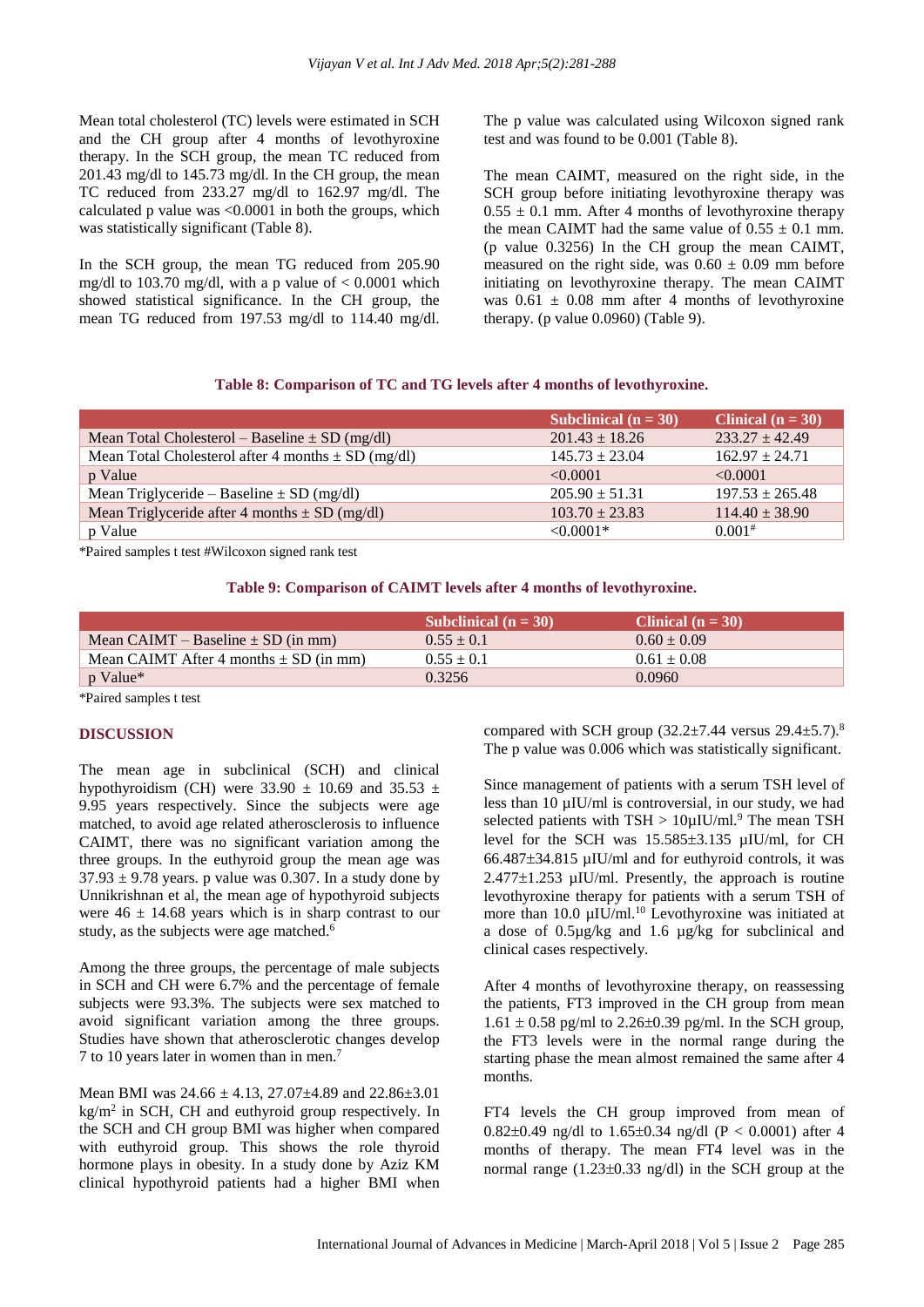start of levothyroxine therapy and the levels improved after 4 months  $(1.70\pm0.30 \text{ ng/dl}).$ 

In our study, the mean TC values in the SCH group was calculated to be  $201.43\pm18.26$  mg/dl which when reviewed after 4 months of levothyroxine therapy reduced to  $145.73 \pm 23.04$  mg/dl (P < 0.0001). A metaanalysis by Liu et al suggested that the serum total cholesterol, levels were significantly increased in patients with subclinical hypothyroidism when compared with euthyroid individuals.<sup>11</sup>

According to a study conducted in Delhi by Asranna et al the mean total cholesterol levels were significantly higher in patients with SCH (173.72 mg/dl) which reduced after 3 months of levothyroxine treatment  $(161.86 \text{ mg/dl})$ .<sup>12</sup> In another study of dyslipidemia in an Indian population of 100 patients with SCH and 52 euthyroid controls, total cholesterol in the age group of 40-50 years were significantly elevated.<sup>13</sup>

In CH group the mean TC of  $233.27 \pm 42.49$  mg/dl reduced to  $162.97 \pm 24.7$  mg/dl. This finding was in conjunction with a study conducted by Pearce et al. $^{14}$ where mean TC was elevated in the study participants  $(284\pm52 \text{ mg/dl})$ . Substitution therapy with levothyroxine significantly improves lipid metabolism abnormalities. Dyslipidemia is usually corrected within a period of 4-6 weeks of thyroxin replacement therapy.<sup>15</sup>

The mean triglyceride level in the CH group was 197.53265.48 mg/dl which reduced after 4 months of levothyroxine therapy to  $114.40\pm38.90$  mg/dl. Similarly, in the SCH group the mean TG was  $205.90\pm51.31$  mg/dl which reduced to  $103.70\pm23.83$  mg/dl.

This finding does not correlate with a study done in Punjab by Singh et al.<sup>16</sup> where the mean TG was 15742.39 mg/dl. The elevated TG levels in clinical hypothyroidism may be attributed to a decline the lipoprotein lipase activity, which impairs the clearance of TG-rich lipoproteins.15,17 There are many previous reports on the effect of thyroxine treatment on serum TG and HDL levels and they all conclude that thyroxine substitution has no effect on TG and HDL levels.<sup>18</sup> In this study we see a significant reduction in triglyceride levels after 4 months of levothyroxine therapy.

The mean CAIMT on the right side was calculated for all the three groups. In the SCH group the mean was  $0.55\pm0.10$  mm, and in the CH group, it was  $0.60\pm0.09$ mm. Although within the normal range, CAIMT was increased in the SCH and CH group when compared with euthyroid group with a mean CAIMT of  $0.47\pm0.06$  mm. A similar finding was observed according to a study conducted in India by Karoli et al where the mean CAIMT obtained in SCH was  $0.6\pm0.1$  mm, in CH it was  $0.7 \pm 0.14$  mm and in euthyroid it was  $0.5 \pm 0.08$  mm.<sup>19</sup>

These values do correspond to the findings of this study giving a better insight into the theory of increased CAIMT in hypothyroid patients. Gao et al. in a metaanalysis found that SCH was associated with an increased carotid IMT, which may be due to elevated TSH and dyslipidemia.<sup>20</sup> Whether the increase in CAIMT can be attributed to hypothyroidism alone is controversial as most patients with deranged thyroid function tend to have dyslipidemia. The results of a multi-ethnic study of atherosclerosis show a positive association between CAIMT progression and stroke. Cakal et al have similarly established higher CAIMT in primary hypothyroid patients.<sup>21,22</sup>

Their study has also found a positive correlation between lipids, CAIMT, and TSH levels and have concluded that CAIMT is an objective sign of accelerated atherosclerosis in patients with primary hypothyroidism. In contrast to these studies, Delitala et al in their study concluded that thyroid hormone was not associated with carotid artery plaque or increased CAIMT.<sup>23</sup> Likewise, Jorde et al also arrived at a conclusion that CAIMT and serum TSH levels were not related and rather CAIMT was increased in patients taking levothyroxine.<sup>24</sup>

On reviewing the subjects of this study after 4 months of levothyroxine therapy, the CAIMT was reassessed. The mean CAIMT did not change and had the same value of  $0.55\pm0.1$  mm (p = 0.3256) and  $0.61\pm0.08$  mm (p = 0.0960) in the SCH and CH group respectively. In a study done by Nagasaki et al the basal CAIMT was significantly higher in hypothyroid patients  $(0.63\pm0.018)$ mm) than in control subjects  $(0.55\pm0.02$  mm, p <0.005).<sup>25</sup> After 1 year of euthyroidism, 34 out of 35 patients showed a significant decrease of CCA IMT, to  $0.55\pm0.015$  mm (p <0.0001), a level comparable to euthyroid controls.

The changes in CAIMT could not be appreciated in this study as the duration of treatment was too short to improve CAIMT. The rate of progression of IMT in the common carotid artery is approximately 0.01 mm/year.<sup>2</sup> The regression of CAIMT observed by Zhao et al. was after more than 6 months of levothyroxine therapy.<sup>2</sup>

## *Limitations of the study*

- Thyroid peroxidase levels were not assessed.
- The sample size was rather small.
- The time period to assess the regression of CAIMT was not sufficient. Other studies have used a period of 6 months to 1 year.

## **CONCLUSION**

Hypothyroidism does contribute to an increase in the carotid artery intima-media thickness. The CAIMT was more in the clinical group when compared with subclinical group. After 4 months of levothyroxine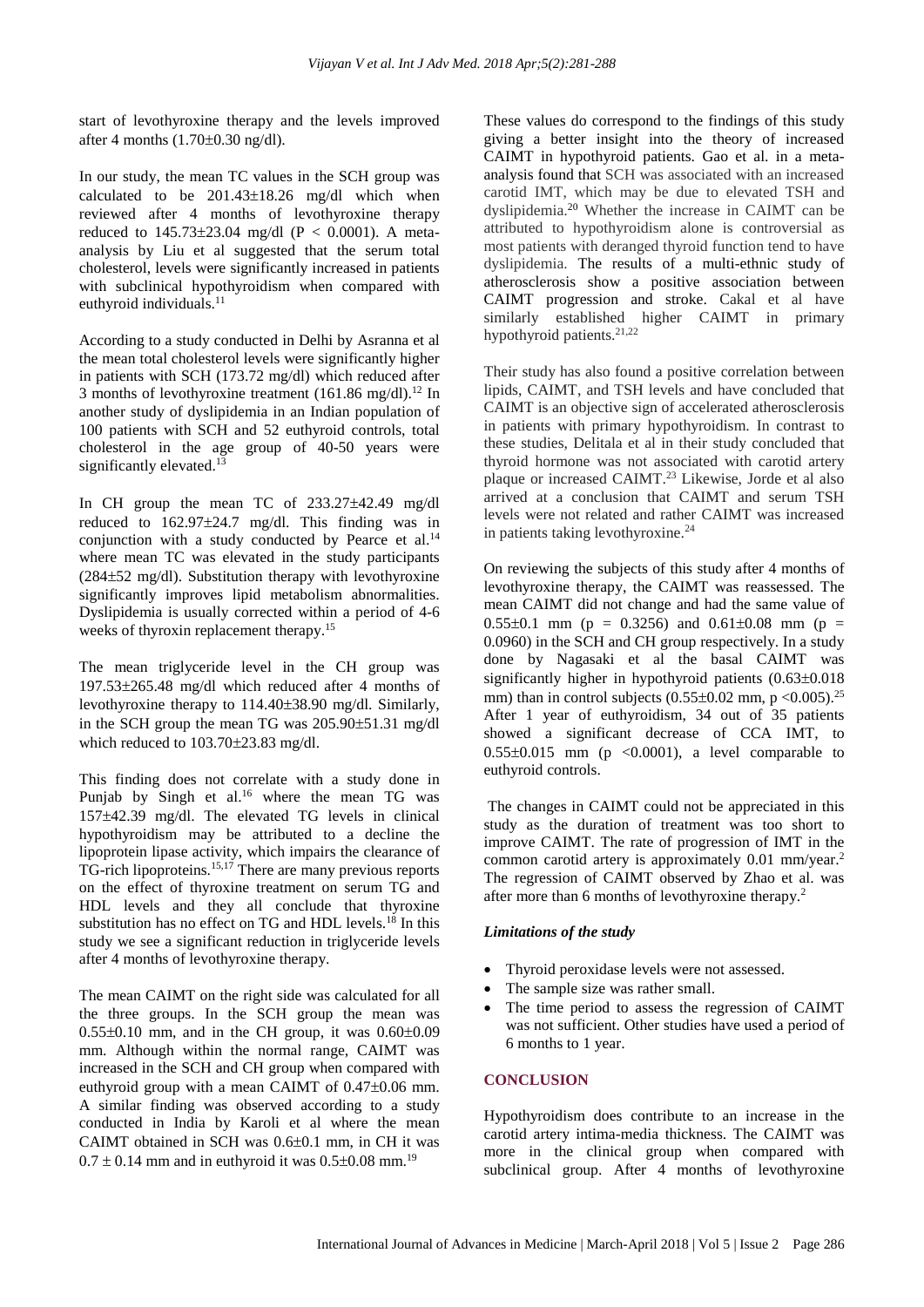therapy, there was no regression observed in either the clinical or the subclinical group.

It was also observed that the total cholesterol and triglyceride levels were elevated in both clinical and subclinical group. After 4 months of levothyroxine therapy, a considerable reduction was seen in both total cholesterol and triglyceride levels.

Hence, we can conclude that a 4 month period is inadequate to assess the progression and effect of levothyroxine over the changes in CAIMT and that levothyroxine therapy has a beneficial effect in reducing total cholesterol and triglyceride levels.

#### **ACKNOWLEDGEMENTS**

Authors would like to acknowledge Dr. Jayasingh K. (Professor and Head, Department of General Medicine), Dr. Jayaraman G. (Associate Professor, Department of Radiology), Dr. Siva Ranganathan Green (Associate Professor, Department of General Medicine) and Dr. Deyagarasan E. (Assistant professor, Department of General Medicine) for their valuable suggestions, continued guidance, support and encouragement in doing this study.

*Funding: No funding sources Conflict of interest: None declared Ethical approval: The study was approved by the institutional ethics committee*

## **REFERENCES**

- 1. Kumar AR. A study of Carotid Intima Medial thickness among Diabetic and non Diabetic patients and its association with the Vascular Complications - a Comparative Study. Int J Biol Med Res. 2013;4(54):3078-83.
- 2. Zhao T, Chen B, Zhou Y, Wang X, Zhang Y, Wang H, et al. Effect of levothyroxine on the progression of carotid intima-media thickness in subclinical hypothyroidism patients: a meta-analysis. BMJ Open. 2017;7(10):e016053.
- 3. Cappola AR, Ladenson PW. Hypothyroidism and Atherosclerosis. J Clin Endocrinol Metab. 2003;88(6):2438-44.
- 4. Khandelwal D, Tandon N. Overt and subclinical hypothyroidism: who to treat and how. Drugs. 2012;72(1):17-33.
- 5. Leskinen Y, Lehtimäki T, Loimaala A, Lautamatti V, Kallio T, Huhtala H, et al. Carotid atherosclerosis in chronic renal failure-the central role of increased plaque burden. Atherosclerosis. 2003;171(2):295- 302.
- 6. Unnikrishnan A, Bantwal G, John M, Kalra S, Sahay R, Tewari N. Prevalence of hypothyroidism in adults: An epidemiological study in eight cities of India. Indian J Endocrinol Metab. 2013;17(4):647.
- 7. Maas Ahem, Appelman YEA. Gender differences in coronary heart disease. Neth Heart J. 2010;18(12):598-602.
- 8. Aziz Kma. Association of Hypothyroidism with Body Mass Index, Systolic Blood Pressure and Proteinuria in Diabetic Patients: Does treated Hypothyroidism with Thyroxine Replacement Therapy Prevent Nephropathy/Chronic Renal Disease? Curr Diabetes Rev. 2016;12(3):297-306.
- 9. Chu JW, Crapo LM. The treatment of subclinical hypothyroidism is seldom necessary. J Clin Endocrinol Metab. 2001;86(10):4591-9.
- 10. Fatourechi V. Subclinical Hypothyroidism: An Update for Primary Care Physicians. Mayo Clin Proc. 2009;84(1):65–71.
- 11. Liu X-L, He S, Zhang S-F, Wang J, Sun X-F, Gong C-M, et al. Alteration of Lipid Profile in Subclinical Hypothyroidism: A Meta-Analysis. Med Sci Monit Int Med J Exp Clin Res. 2014;20:1432-41.
- 12. Asranna A, Taneja RS, Kulshreshta B. Dyslipidemia in subclinical hypothyroidism and the effect of thyroxine on lipid profile. Indian J Endocrinol Metab. 2012;16(8):347.
- 13. Bandyopadhyay SK, Basu AK, Pal SK, Roy P, Chakrabarti S, Pathak HS, et al. A study on dyslipidaemia in subclinical hypothyroidism. J Indian Med Assoc. 2006;104(11):622-4.
- 14. Pearce EN, Wilson PWF, Yang Q, Vasan RS, Braverman LE. Thyroid Function and Lipid Subparticle Sizes in Patients with Short-Term Hypothyroidism and a Population-Based Cohort. J Clin Endocrinol Metab. 2008;93(3):888-94.
- 15. Rizos C, Elisaf M, Liberopoulos E. Effects of Thyroid Dysfunction on Lipid Profile. Open Cardiovasc Med J. 2011;5:76-84.
- 16. Singh K, Singh S. Alterations in Lipid Fraction Levels in Subclinical Hypothyroidism in North Indian Population. Indian J Fundam Appl Life Sci Online Int J Available. 2011;1:2231-6345.
- 17. Nikkilä EA, Kekki M. Plasma triglyceride metabolism in thyroid disease. J Clin Invest. 1972;51(8):2103-14.
- 18. Tanis BC, Westendorp RGJ, Smelt AHM. Effect of thyroid substitution on hypercholesterolaemia in patients with subclinical hypothyroidism: a reanalysis of intervention studies. Clin Endocrinol (Oxf). 1996;44(6):643-9.
- 19. Karoli R, Fatima J, Shukla V, Chandra A, Khanduri S, Rawat A. Hospital based study of carotid intima media thickness and high-sensitivity C-reactive protein in young hypothyroid patients. J Indian Acad Clin Med. 2014;15:116-9.
- 20. Gao N, Zhang W, Zhang Y, Yang Q, Chen S. Carotid intima-media thickness in patients with subclinical hypothyroidism: A meta-analysis. Atherosclerosis. 2013;227(1):18-25.
- 21. Polak JF, Pencina MJ, O'Leary DH, D'Agostino RB. Common carotid artery intima-media thickness progression as a predictor of stroke in multi-ethnic